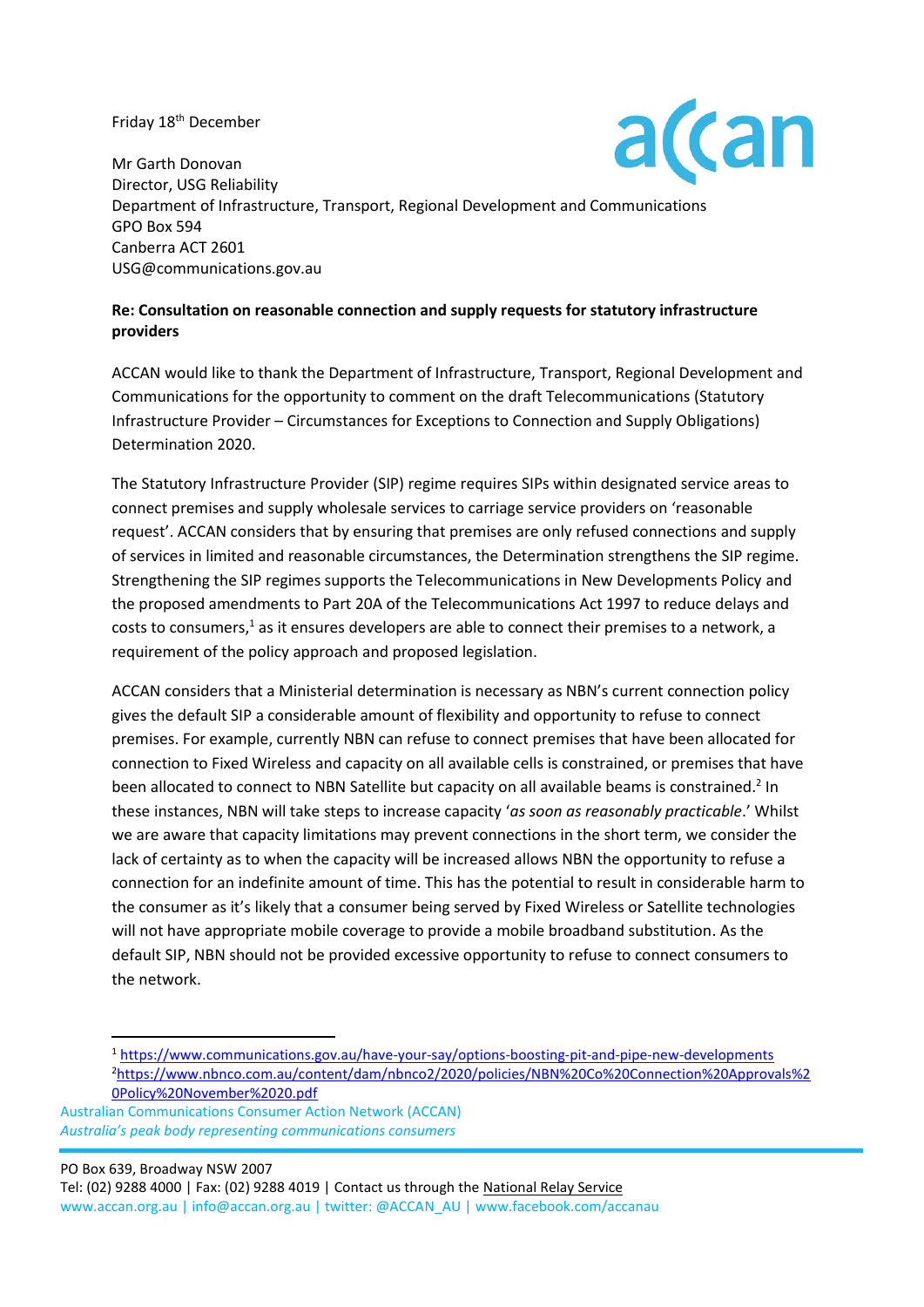

ACCAN supports the idea to draw on the Universal Service Obligation (USO) determination<sup>3</sup> as well as taking a more principles-based approach towards the draft Determination in preference to the more complex and onerous list of premises provided in the USO. Making the Determination simpler will assist consumers in understanding SIP's obligations to connect and supply their premises. However, ACCAN recommends that the principles and definitions are reviewed periodically to ensure that they remain comprehensive enough to ensure that all premises that need to be connected are connected.

ACCAN considers it important to include that where a consumer has been refused a connection request previously, that they are able to request connection again at a later date.

# *Question 1: Although the USO instrument specifically qualifies an eligible residence as having certain characteristics (I.e. 'access to permanent sanitation facilities'), is the definition of residential premises in this draft instrument appropriate and sufficiently clear?*

ACCAN considers that the definition of residential premises is generally appropriate and easy to understand. However, part (b) should be removed, the requirement for the premises to be situated at a location that has a street address or physical mailing address. Not all homes have one physical mailing address, with 300,000 rural and regional homes only using a Post Office (PO) Box address to access their mail and parcels. 4

Additionally, the requirement for a premise to have a street address may exclude certain residences. The roll out of NBN has shown there are multiple ways to identify a premises. ACCAN is aware of instances where NBN has used latitudinal and longitudinal coordinates in order to locate and connect a home. Given that this has already been an issue with NBN in the roll out in remote areas, the requirement for a street address should be removed from the Determination in order to prevent situations where a consumer may be left unconnected.

# *Question 2: Are the above circumstances appropriate? Are there additional circumstances where it would be unreasonable for a SIP to accept a request to connect services?*

ACCAN considers that the draft Determination largely provides appropriate circumstances in which a SIP may refuse to connect a premise. However, we are concerned regarding the inclusion of section 1(d), which states that a connection can be refused where civil works such as trenching and conduit are required to adequately support the connection, and this has not been supplied. We understand that civil works may be required for connection however this should be the responsibility of the network. Given that it is the networks responsibility to arrange the civil works required for connection, it should not be a reason to refuse a connection.

We also question the inclusion of  $1(h)(i)$  that allows a network to refuse connection when access has not been facilitated within the applicable statutory timeframe (if any) or such other reasonable timeframe requested by the SIP. This provides space for networks to decide themselves what is considered a reasonable timeframe. Furthermore, whilst we understand that (h)(i) is included to

<sup>3</sup> <https://www.legislation.gov.au/Details/F2011L00417/Controls/>

<sup>4</sup> Australia Post, *Home isn't your customers' only delivery address brochure.*  [https://www.innerwest.nsw.gov.au/ArticleDocuments/1582/Australia%20Post%20Brochure%20-](https://www.innerwest.nsw.gov.au/ArticleDocuments/1582/Australia%20Post%20Brochure%20-%20Home%20isn) [%20Home%20isn't%20your%20customers'%20only%20delivery%20address.pdf.aspx](https://www.innerwest.nsw.gov.au/ArticleDocuments/1582/Australia%20Post%20Brochure%20-%20Home%20isn)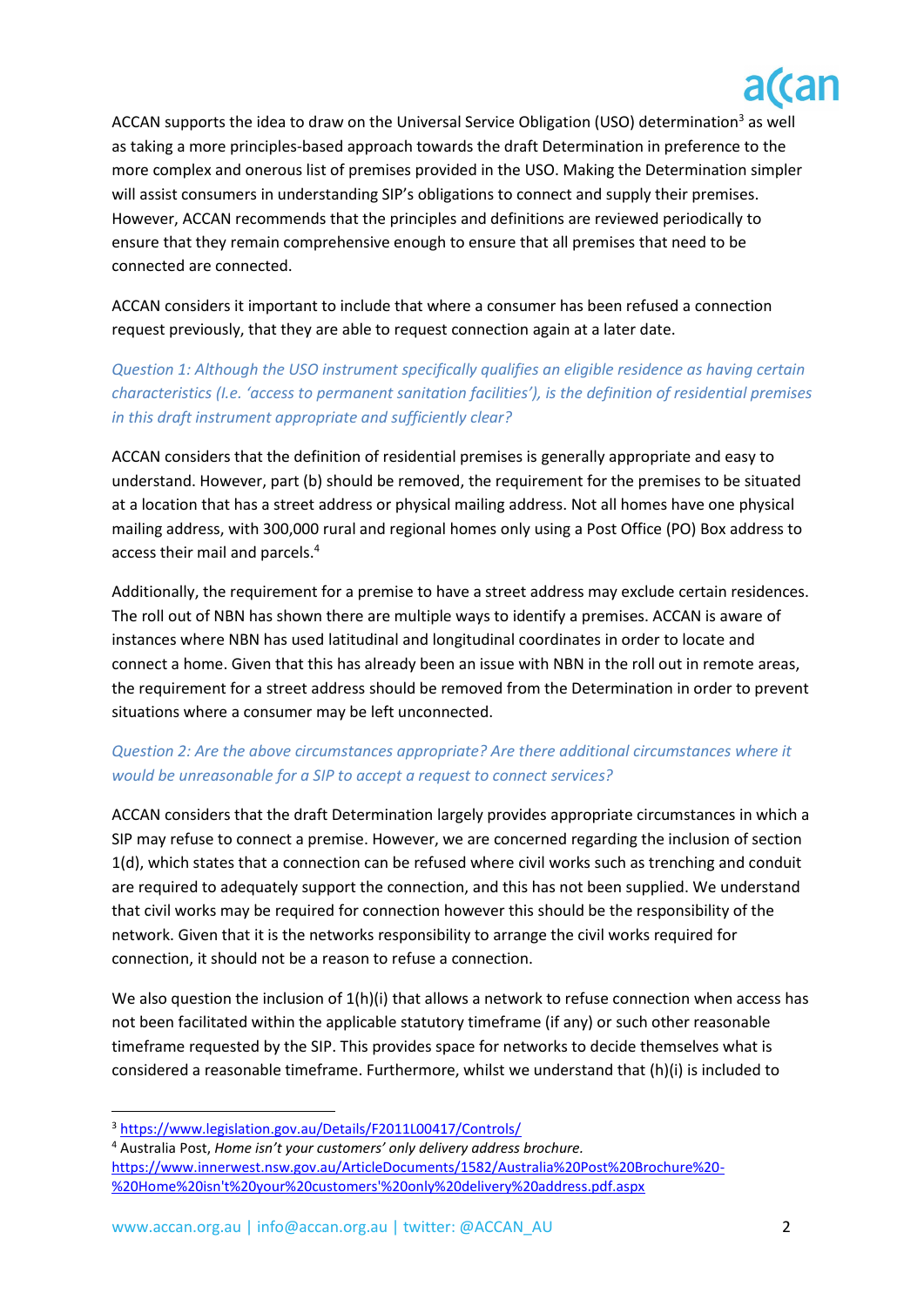

reflect that there may be cases where a SIP cannot undertake installation of facilities under the powers and immunities arrangements, from a consumer perspective we are concerned that this could lead to situations where a consumer has failed to meet a timeframe to provide access and is consequently refused connection. Given this concern, we believe there should be a level of flexibility provided, for example the obligation for networks to request access again if the consumer fails to meet the timeframes the first time.

### *Question 3 in the draft Determination: Are there any additional types of premises that should be included (or not)? Should there be some form of attestation that the end user has, or expects to, occupy or use a particular type of premises for a minimum duration?*

The draft Determination appears to cover all types of premises that should have access to broadband. However, many community centres and spaces are likely to be not for profit premises, and ACCAN seeks confirmation that these are encompassed by the current list of premises. Again, ACCAN considers that the list of premises should be reviewed periodically to ensure that it is comprehensive enough and fit for purpose.

There should not be a requirement for the end user to attest that they have, or expect to, occupy or use a particular type of premises for a minimum duration. ACCAN is assuming that the benefit of doing so is to avoid situations where a premises is connected and then not occupied for an extended period of time, meaning nbn and other SIPs are unable to recover the cost of connecting consumers. However, we do not consider that this benefit outweighs the cost of connection, as seeking proof that an end user will use the network for a minimum time period would add an unnecessary layer of complexity to the Determination and could lead to a higher number of unconnected premises, contrary to the intent of SIP arrangements.

We have three additional concerns in regard to the attestation proposal:

- Firstly, when a developer contracts a network to connect a premises, there is no guarantee that the future residents of the development will use the network despite occupying the premises for an extended duration. An example is if a developer leases the property to tenants who live in the premise but do not use the network because they have chosen a mobile broadband service. This a financial risk that networks will factor into their costing and is a fact of operating within the wholesale market.
- Secondly, what would the minimum duration be for the attestation? And what would justify the duration? Whilst we are aware that nbn is required to be commercially viable, this needs to be balanced with the policy objective of ensuring that all Australians have access to very fast broadband. If an end-user intends to occupy a premise for only a year or two, we do not consider this sufficient ground for refusal to connect their premises.
- Thirdly, another issue with providing attestations is difficulties identifying the required information. Evidence required that an end user intends to occupy or use a premise for a particular amount of time may be difficult to obtain in many cases, making the requirements to connect unachievable.